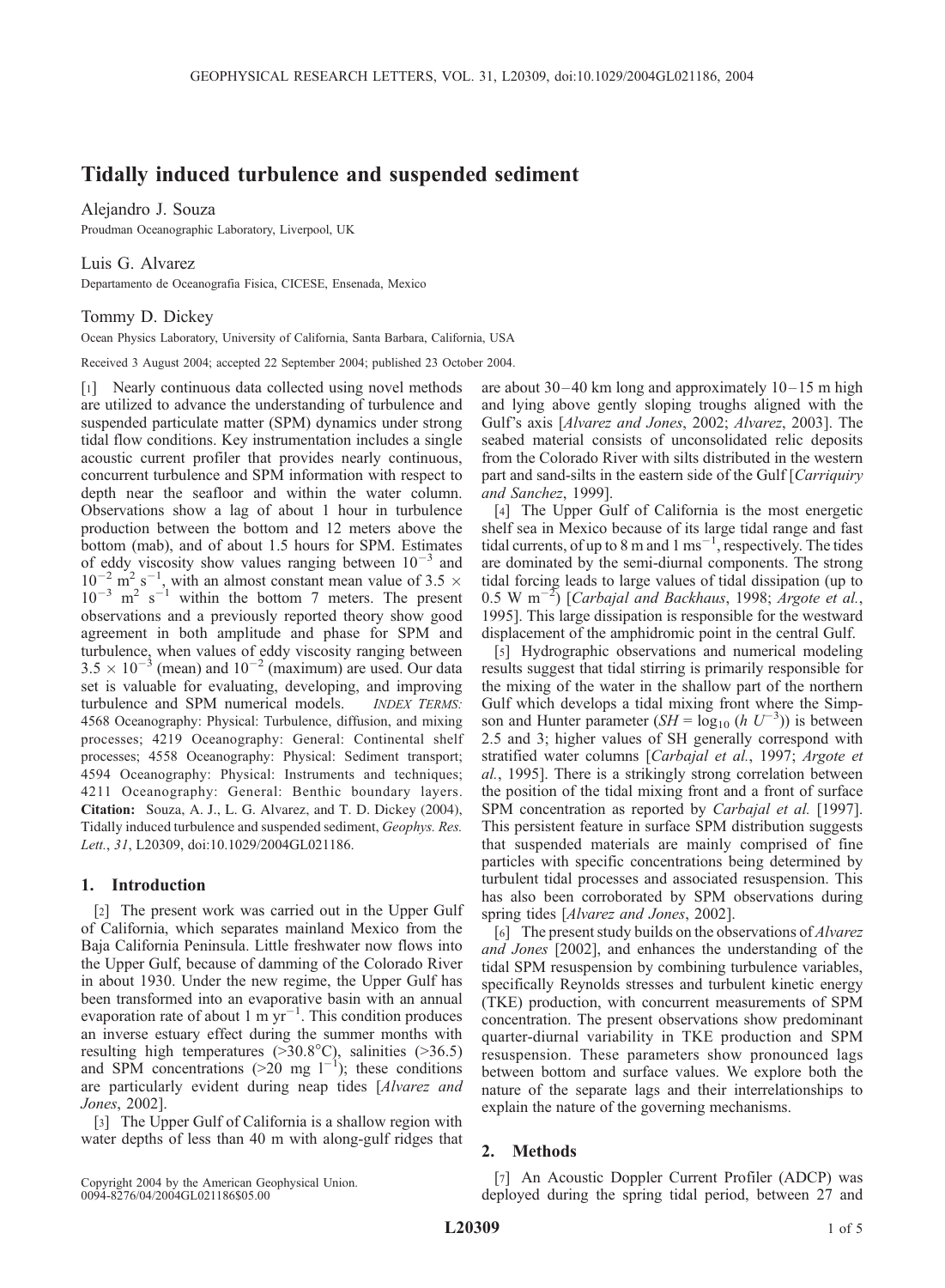29 May 2002 at a site located at approximately  $31^{\circ}09.5^{\prime}$ N, 114°39.5'W with a mean water depth of about 25 m, which is within the mixed region of the Upper Gulf of California. The ADCP (1200 kHz RDI Work Horse) operated in mode 1 and was set to record a 6 acoustic ping average every 2 seconds. A 10-minute window was used to calculate the mean velocities and Reynolds stresses, which were calculated following the variance method first described by Lohrmann et al. [1990] and later utilized by Stacey et al. [1999] and *Rippeth et al.* [2002]. The method relies upon the use of the ADCP's two pairs of opposing acoustic beams; each beam measures a velocity that is actually a weighted sum of the local horizontal and vertical velocities. For example, if beams 3 and 4 are chosen as one set of opposing beams, it follows that the velocities determined for beams 3 and 4  $(u_3 \text{ and } u_4)$  are given by:

$$
u_3 = u \sin \theta + w \cos \theta \quad and \quad u_4 = -u \sin \theta + w \cos \theta \quad (1)
$$

where  $\theta$  is the angle from the vertical (20 $\degree$  in this case) and  $(u, v)$  and w are the horizontal and vertical velocity components, respectively. By separating the velocities into mean and fluctuating quantities and taking the difference between the two opposing beams it can be shown that turbulent Reynolds stresses take the form

$$
\overline{u'w'} = \frac{\text{var}(u_3) - \text{var}(u_4)}{4 \sin \theta \cos \theta} \quad \text{and} \quad \overline{v'w'} = \frac{\text{var}(u_1) - \text{var}(u_2)}{4 \sin \theta \cos \theta} \tag{2}
$$

where the overbars indicates the temporal means and primes indicate temporal fluctuations. The rate of production of TKE  $(P)$ , in W m<sup>-3</sup> is estimated from the product of the Reynolds stresses and the velocity shear according to:

$$
P = -\rho \left( \overline{u'w'} \frac{\partial \overline{u}}{\partial z} + \overline{v'w'} \frac{\partial \overline{v}}{\partial z} \right)
$$
 (3)

where  $\rho$  is the water density and z is the vertical coordinate. Using this method we can also estimate the value of eddy viscosity,  $N_{z}$  as:

$$
\frac{\tau_x}{\rho} = N_z \frac{\partial u}{\partial z} = \overline{u'w'} \qquad \text{and} \qquad \frac{\tau_y}{\rho} = N_z \frac{\partial v}{\partial z} = \overline{v'w'} \tag{4}
$$

where  $\tau_x$  and  $\tau_y$  are the eastward and northward components of stress. For a more detailed explanation of the variance method, refer to Stacey et al. [1999], Lu and Lueck [1999], and Rippeth et al. [2002].

[8] The 10-minute averaged acoustic signal strength recorded by the ADCP was converted to decibels. The signal was corrected for water sound absorption and geometric spreading as described by Deines [1999]. The corrected signal strength from the four beams was averaged; these data were then calibrated using vertical SPM profiles collected every half hour during 28 May 2002 using an Optical Backscatter System (OBS), which was calibrated with water samples. The linear regression between SPM concentration and acoustic backscatter produced the following relation:

$$
10\log_{10} C = 21 + 0.25B,\tag{5}
$$



Figure 1. Reynolds stresses (a) north-south; (b) east-west in  $\overline{m}^2$  s<sup>-2</sup>.

where C is the SPM concentration in g  $m^{-3}$  and B is the acoustic backscatter signal in dB. This backscatter-concentration regression explains almost 86% of the variance.

## 3. Observations

[9] During the observational period, the tidal velocities were almost rectilinear with a semi-major axis of the order of 0.6 m s<sup>-1</sup> near the sea surface and 0.3 m s<sup>-1</sup> near bottom, while the near bottom and near surface tidal shears were 0.03 and 0.01  $s^{-1}$ , respectively. Figure 1 shows contours of Reynolds stresses for the north-south (Figure 1a) and east-west (Figure 1b) components and indicates tidal variation in turbulence. It is evident that the dominant component of the Reynolds stress lies close to the northsouth direction with maximum values of the order of  $\pm 2 \times$  $10^{-4}$  m<sup>2</sup> s<sup>-2</sup>, while the maximum east-west component values reach only about  $\pm 5 \times 10^{-5}$  m<sup>2</sup> s<sup>-2</sup>. The data tend to show an increase from a maximum value near the bottom  $(\sim)$  mab) and decreases towards the surface with a minimum at about 12 mab. The maximum Reynolds stress appears to propagate progressively upwards during the beginning of the flood or ebb and decreases more rapidly towards slack water periods, thus producing a saw-tooth time-series. There also appears to be an asymmetry between flood and ebb, with higher stresses and greater penetration up into the water column during ebb (positive values) than during flood (negative values). Another interesting asymmetric feature is the presence of large values of Reynolds stresses near the surface at low water.

[10] The rate of production of TKE  $(P)$  has been estimated following equation (3) with contoured values shown in Figure 2a. As expected, the highest rate of TKE production is found near the bed with values decreasing about an order of magnitude between the bottom and 12 mab (Figure 2a). The near-bed ( $\sim$ 1.5 mab) maximum P is of the order of  $10^{-2}$  W m<sup>-3</sup> during both ebb and flood with minimum values at slack water of the order of  $10^{-4}$  W m<sup>-3</sup>. The bottom production P shows a quarter-diurnal periodicity as it is dependent on the current speed, i.e., there are two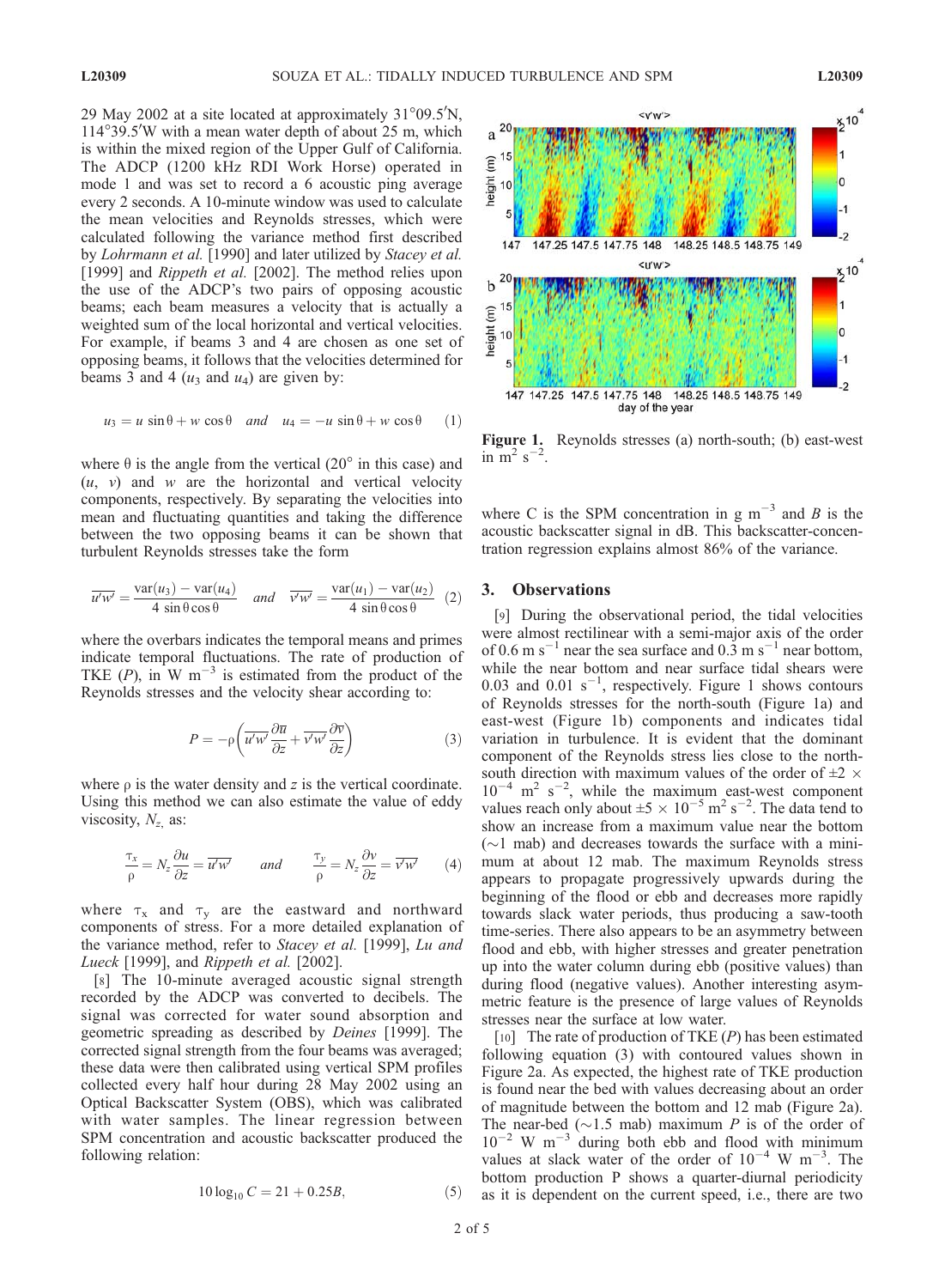

Figure 2. TKE production in W  $m^{-3}$  (a) and SPM concentrations in mg  $l^{-1}$  (b).

maxima of current speed per semi-diurnal tidal cycle. As is the case for the Reynolds stresses, there is an apparent asymmetry between flood and ebb, with higher values of P and greater extension up into the water column during ebb. We can also observe maximum values of  $P$  near the surface at low water slack. This is probably due to convection which derives from the tidal straining of denser water at the head of the Gulf (similar to Liverpool Bay [Rippeth et al., 2001]), as the sea was calm and we would not expect to observe wave-generated turbulence.

[11] Similar to TKE production, the concentration of SPM (Figure 2b) shows a quarter-diurnal variability with maxima of more than 30 g  $\text{m}^{-3}$  near the bottom, decreasing to less than 10 g  $m^{-3}$  at about 12 mab. The SPM concentration also appears to have a similar asymmetry in the near bottom region, but there is no sign of the near-surface localized maxima observed for P at low water.

[12] Estimates of eddy viscosity  $(N_z)$  were calculated from hourly averages of Reynolds stresses and shear following equation (4). These estimates of eddy viscosity (Figure 3a) show variability between  $10^{-3}$  and  $10^{-2}$  m<sup>2</sup> s<sup>-1</sup> in the bottom half of the water column, with maximum values around peak flow and low values around slack water. We also estimated the eddy viscosity from the regression of all the estimates of Reynolds stress and shear (Figure 3b); this is equivalent to the mean vertical profile of  $N_z$ . The mean eddy viscosity shows a typical profile with values slightly increasing from the bottom ( $\sim$ 3  $\times$  10<sup>-3</sup> m<sup>2</sup> s<sup>-1</sup>) to about  $3.8 \times 10^{-3}$  m<sup>2</sup> s<sup>-1</sup> at about 3 mab followed by a continuous decrease to near zero at 12 mab.

#### 4. M4 Tidal Components of TKE and SPM

[13] To better quantify the tidal influence in the TKE and SPM dynamics, we have carried out an  $M<sub>4</sub>$  harmonic analysis for the 48 hours of data shown. The TKE production (Figures 4a and 4b) shows an exponential decrease from 4  $\times$  10<sup>-3</sup> W m<sup>-3</sup> near the bottom to about 3  $\times$  10<sup>-4</sup> W m<sup>-3</sup> at about 12 mab; the phase lag within the same distance is about 60 $^{\circ}$  ( $\sim$ 1 hour). The SPM harmonic analysis



**Figure 3.** Estimates of eddy viscosity  $N_z$  in m<sup>2</sup> s<sup>-1</sup>. (a) time series of vertical distribution of  $log_{10}(N_z)$ ; (b) mean profile of  $N_z$ .

(Figures 3c and 3d) indicates an exponential decrease between  $8.5 \text{ g m}^{-3}$  near bottom to almost zero near the surface, while the phase lag between surface and bottom is about 180<sup>o</sup>. If we confine our inspection of the changes in SPM to the region where the TKE is dominated by tidal forcing, i.e., the bottom 12 m of the water column, we note that the SPM concentration reduces from 8 to 2  $\text{g m}^{-3}$  and the phase lag is about 90 $^{\circ}$  ( $\sim$ 1.5 hours). Another important result of this analysis is that there is a time lag of about half an hour between maximum TKE production and maximum SPM resuspension near the bottom for both tidal cycles.

[14] Noting from the previous section that The  $N_z$  profile shows a more or less constant value of  $3.5 \times 10^{-3}$  m<sup>2</sup> s<sup>-1</sup> between near the bed and 7 mab we attempt to explain the vertical variations in M4 values of TKE and SPM using a model which assumes a constant eddy viscosity. Based on this assumption, the bottom variability can be explained



Figure 4. M4 harmonic analysis. (a) TKE production amplitude in W  $m^{-3}$ ; (b) TKE production phase in  $\degree$ ; (c) SPM amplitude in g m<sup>-3</sup> and (d) SPM phase in  $\degree$ .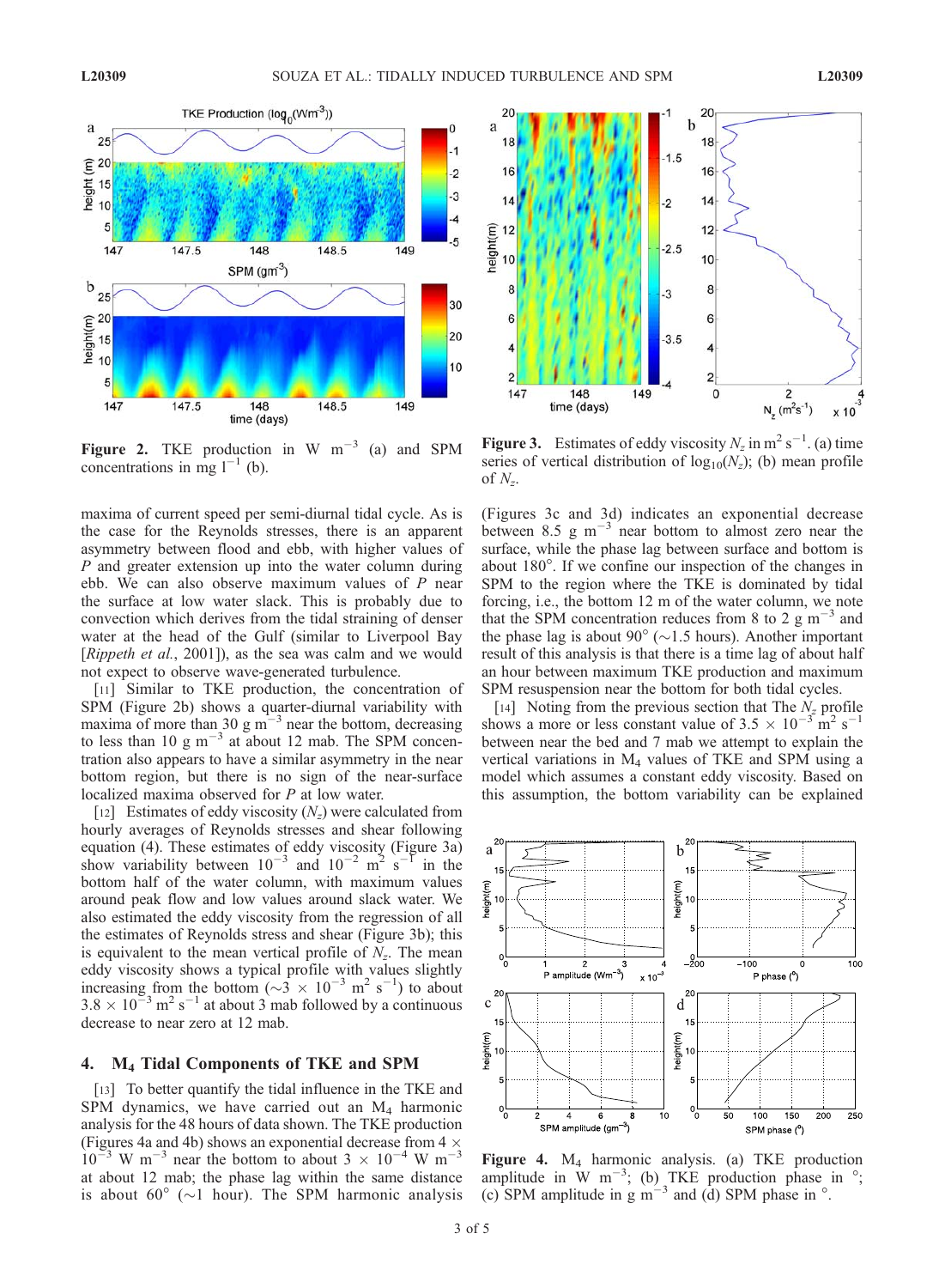$$
P = \rho N_z \left(\frac{\partial u}{\partial z}\right)^2 = \frac{\rho N_z A^2 \beta^2}{\omega^2} e^{-2\beta z} \left(1 + \cos\left(2\omega t - 2\beta z - \frac{\pi}{2}\right)\right)
$$
 (6)

where  $\rho$  is the water density;  $N_z$  is the eddy viscosity; A is the amplitude of the local tidal slope;  $\omega$  is the semi-diurnal frequency (M<sub>2</sub>) and  $\beta = (\omega/2N_z)^{1/2}$ . The production (P) has a quarter-diurnal variation and the vertical phase lag is given by:

$$
\varphi = 2\beta z + \frac{\pi}{2} = \sqrt{\frac{2\omega}{N_z^2}} + \frac{\pi}{2}
$$
 (7)

Based on our observations, it can be noted that there is a lag of about  $\pi/3$  between the bottom and 7 mab; this translates to a value of  $N_z$  of about  $10^{-2}$  m<sup>2</sup> s<sup>-1</sup>, which is in good agreement with the estimated values of  $N_z$  during high flows.

[15] The vertical variation of SPM can be explained using Fickian diffusion principles as described by Prandle [1997], and applying the following equation:

$$
C(z,t) = \frac{M}{\left(4\pi N_z t\right)^{1/2}} \left[e^{\frac{-(z+w_s t)^2}{4N_z t}} + e^{\frac{-(2D+w_s t - z)^2}{4N_z t}}\right]
$$
(8)

where  $w_s$  is the sediment settling velocity; D is the water depth and  $M$  is the erosion function, which is assumed to be proportional to the bottom stress or to the bottom TKE production. Exploratory numerical studies showed good qualitative agreement with the observations by prescribing values of settling velocity and eddy diffusivity that are allowed to vary in the ranges between 0.1 and 1 mm  $s^{-1}$  and  $10^{-3}$  and  $10^{-2}$  m<sup>2</sup> s<sup>-1</sup>, respectively. Figure 5 shows a comparison between the observations and the results of equation (8) for the bottom 7 meters of the water column. The model incorporates a value of  $w_s$  of 0.3 mm s<sup>-1</sup> and values of  $N_z$  of  $3 \times 10^{-3}$  and  $10^{-2}$  m<sup>2</sup> s<sup>-1</sup>, i.e., the mean and maximum values from the initial estimates. The model reproduces the observed decrease of the M4 SPM concentration amplitudes and delay in phases relative to the bottom. Good agreement between observations and theory is found within the envelope of the indicated values of  $N_{\tau}$ .

[16] Equation (8) can also explain the behavior of turbulence if we neglect the second term on the right hand side (reflection from the surface), set  $w<sub>s</sub>$  to zero and we include a decay rate  $e^{-t/T}$ , where T is the half-life time of the turbulence. Figure 5 shows the comparison between theory and observations using a half-life of 1 hour, it is interesting that the theory fits better for the mean eddy viscosity value of  $3 \times 10^{-3}$  m<sup>2</sup> s<sup>-1</sup>.

#### 5. Conclusions

[17] This work advances the understanding of turbulence generation and dissipation and SPM dynamics by the following.

[18] 1. Demonstrating the capability to continuously and simultaneously measure TKE production and SPM using a single instrument, combining the variance method [Stacey et



Figure 5. Comparisons of observed and theoretical distributions of SPM and TKE production.  $(- -)$  assumes an eddy viscosity value of  $3 \times 10^{-3}$  and  $\ldots$ ) assumes a value of  $10^{-2}$  m<sup>2</sup> s<sup>-1</sup>. (a) and (b) are the comparison of the M4 amplitudes and phases of SPM, respectively and use a settling velocity of 0.3 mm s<sup>-1</sup>. (c) and (d) show the  $M_4$ amplitudes and phases for TKE production using a half-life of 1 hour. Note that the amplitudes are normalized by the value of the bottom amplitude and the phases are relative to the bottom phase.

al., 1999; Rippeth et al., 2002] and acoustic backscatter measurements to estimate SPM.

[19] 2. Illustrating good agreement between these observations and classical theoretical studies of turbulence and SPM [e.g., Simpson et al., 2000; Prandle, 1997].

[20] To our knowledge, this is the first complete data set that combines measurements of turbulence characteristics, such as TKE production and Reynolds stresses, and SPM concentrations in shelf seas. As such, it offers simple and exciting opportunities, applicable in a wide range of conditions, to test and develop turbulence and SPM models and thereby improve our predictive capabilities.

[21] **Acknowledgments.** This work was funded through the collaborative program UC-MEXUS/CONACYT/CICESE for the Colorado River Delta and Upper Gulf of California (grants to Luis Alvarez and Tommy Dickey). A. Souza's work was partially funded by the UK NERC under grant NER/M/S/2002/00076 and by ONRIFO VSP grant N00014-02-1- 4031. The authors would also like to thank Dave Prandle for his help and support in improving this article.

#### References

- Alvarez, L. G. (2003), Suspended sediment dynamics in the Upper Gulf of California, Ph.D. thesis, 175 pp., Univ. of Wales, Bangor, U. K.
- Alvarez, L. G., and S. E. Jones (2002), Factors influencing suspended sediment flux in the Upper Gulf of California, Estuarine Coastal Shelf. Sci., 54, 747 – 759.
- Argote, M. L., A. Amador, M. F. Lavin, and J. R. Hunter (1995), Tidal dissipation and stratification in the Gulf of California, *J. Geophys. Res.*,  $100, 16, 103 - 16, 118.$
- Carbajal, N., and J. O. Backhaus (1998), Simulation of tides, residual flow and energy budget in the Gulf of California, Oceanol. Acta, 21, 429 – 446.
- Carbajal, N., A. J. Souza, and R. Durazo (1997), A numerical study of the ex-ROFI of the Colorado river, J. Mar. Syst., 12, 17-33.
- Carriquiry, J. D., and A. Sanchez (1999), Sedimentation in the Colorado River delta and Upper Gulf of California after nearly a century of discharge loss, Mar. Geol., 158, 125-145.